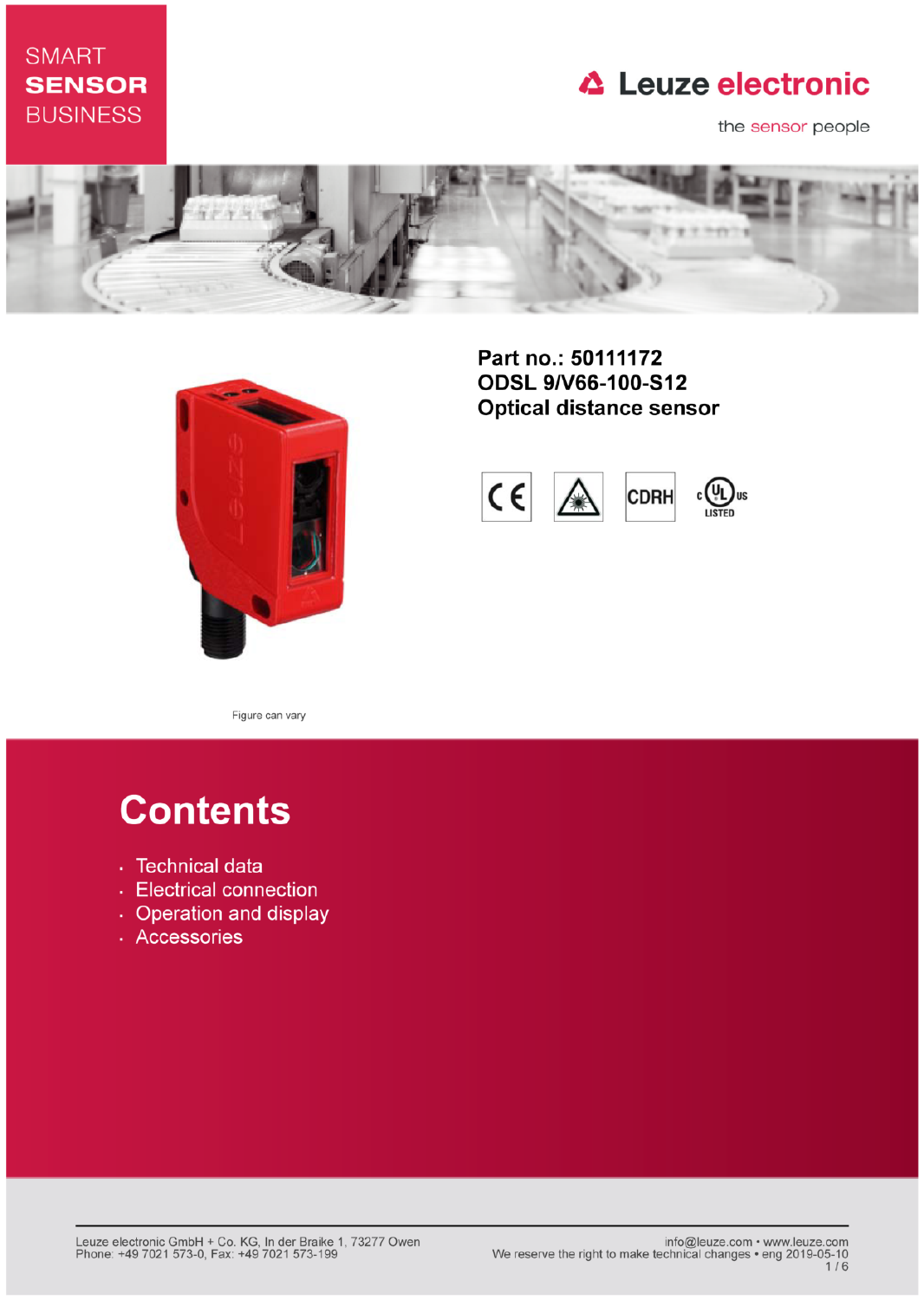# Part no.: 50111172 – ODSL 9/V66-100-S12 – Optical distance sensor

#### **Technical data**

| <b>Basic data</b>                      |                                                                                                                                |  |
|----------------------------------------|--------------------------------------------------------------------------------------------------------------------------------|--|
| Series                                 | 9                                                                                                                              |  |
| Type of scanning system                | Against object                                                                                                                 |  |
| Order guide                            | Attention! Article in the discontinuation phase. If spare parts are re-<br>quired, please note the necessary connection cable. |  |
| <b>Characteristic parameters</b>       |                                                                                                                                |  |
| <b>MTTF</b>                            | 53 years                                                                                                                       |  |
|                                        |                                                                                                                                |  |
| <b>Optical data</b>                    |                                                                                                                                |  |
| Beam profile                           | Divergent                                                                                                                      |  |
| Light source                           | Laser, Red                                                                                                                     |  |
| Laser light wavelength                 | 655 nm                                                                                                                         |  |
| Laser class                            | 2, IEC/EN 60825-1:2007                                                                                                         |  |
| Transmitted-signal shape               | Pulsed                                                                                                                         |  |
| Light-spot size [at sensor distance]   | $1$ mm $\Box$                                                                                                                  |  |
| Type of light-spot geometry            | Round                                                                                                                          |  |
|                                        |                                                                                                                                |  |
| <b>Measurement</b> data                |                                                                                                                                |  |
| Measurement range                      | 50  100 mm                                                                                                                     |  |
| Resolution                             | $0.01$ mm                                                                                                                      |  |
| Accuracy                               | 0.5%                                                                                                                           |  |
| Reference value, accuracy              | Measurement distance                                                                                                           |  |
| Repeatability                          | 0.25%                                                                                                                          |  |
| Reference value repeatability          | Measurement distance                                                                                                           |  |
| Measurement time                       | 2 ms                                                                                                                           |  |
| Temperature drift, relative            | 0.02 %/K                                                                                                                       |  |
| Referencing                            | No                                                                                                                             |  |
| Black/white behavior                   | 0.5%                                                                                                                           |  |
| Standard measurement object            | 50 x 50 mm <sup>2</sup>                                                                                                        |  |
| Optical distance measurement principle | Triangulation                                                                                                                  |  |
|                                        |                                                                                                                                |  |
| <b>Electrical data</b>                 |                                                                                                                                |  |
| Protective circuit                     | Polarity reversal protection<br>Short circuit protected<br>Transient protection                                                |  |
| <b>Performance data</b>                |                                                                                                                                |  |
| Supply voltage U <sub>B</sub>          | $1830V$ , DC                                                                                                                   |  |
| Residual ripple                        | 0  15 %, From U <sub>B</sub>                                                                                                   |  |
| Open-circuit current                   | 0  180 mA                                                                                                                      |  |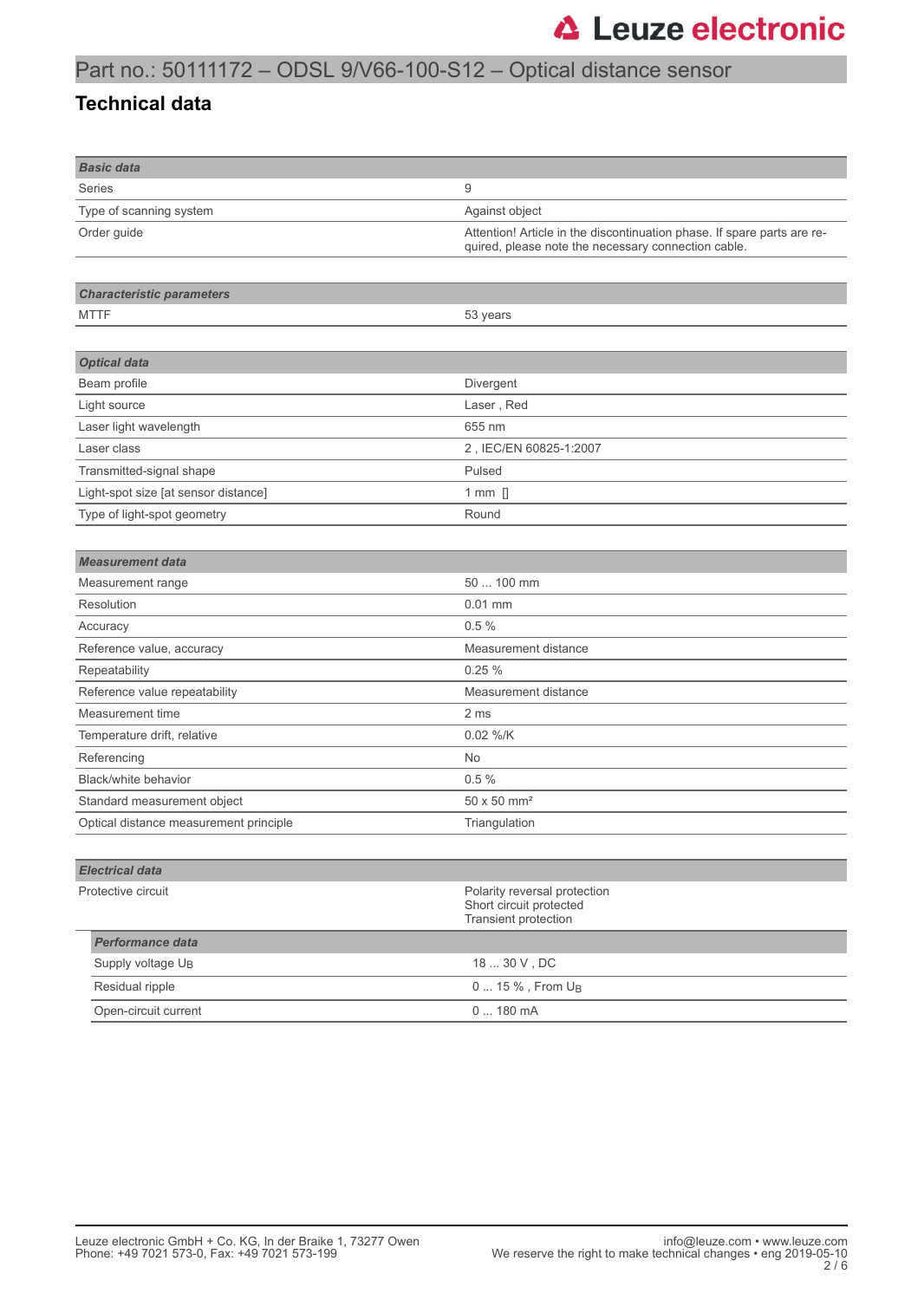# **△ Leuze electronic**

# Part no.: 50111172 – ODSL 9/V66-100-S12 – Optical distance sensor

| <b>Outputs</b>                      |                                                       |  |  |  |
|-------------------------------------|-------------------------------------------------------|--|--|--|
| Number of analog outputs            | 1 Piece(s)                                            |  |  |  |
| Number of digital switching outputs | 2 Piece(s)                                            |  |  |  |
| <b>Analog outputs</b>               |                                                       |  |  |  |
| <b>Analog output 1</b>              |                                                       |  |  |  |
| Type                                | Voltage                                               |  |  |  |
| Assignment                          | Connection 1, pin 5                                   |  |  |  |
| <b>Switching outputs</b>            |                                                       |  |  |  |
| Voltage type                        | DC                                                    |  |  |  |
| Switching voltage                   | High: $\geq$ (U <sub>B</sub> -2V)                     |  |  |  |
| <b>Switching output 1</b>           |                                                       |  |  |  |
| Assignment                          | Connection 1, pin 4                                   |  |  |  |
| Switching element                   | Transistor, Push-pull                                 |  |  |  |
| Switching principle                 | Light switching (PNP)/dark switching (NPN)            |  |  |  |
| <b>Switching output 2</b>           |                                                       |  |  |  |
| Assignment                          | Connection 1, pin 2                                   |  |  |  |
| Switching element                   | Transistor, Push-pull                                 |  |  |  |
| Switching principle                 | Light switching (PNP)/dark switching (NPN)            |  |  |  |
|                                     |                                                       |  |  |  |
| <b>Timing</b>                       |                                                       |  |  |  |
| Readiness delay                     | 300 ms                                                |  |  |  |
|                                     |                                                       |  |  |  |
| <b>Connection</b>                   |                                                       |  |  |  |
| Number of connections               | 1 Piece(s)                                            |  |  |  |
| <b>Connection 1</b>                 |                                                       |  |  |  |
| Type of connection                  | Connector, Turning, 90°                               |  |  |  |
| Function                            | Signal OUT<br>Voltage supply                          |  |  |  |
| Thread size                         | M12                                                   |  |  |  |
| Type                                | Male                                                  |  |  |  |
| Material                            | Plastic                                               |  |  |  |
| No. of pins                         | 5-pin                                                 |  |  |  |
| Encoding                            | A-coded                                               |  |  |  |
|                                     |                                                       |  |  |  |
| <b>Mechanical data</b>              |                                                       |  |  |  |
| Design                              | Cubic                                                 |  |  |  |
| Dimension (W x H x L)               | 21 mm x 50 mm x 50 mm                                 |  |  |  |
| Housing material                    | Plastic, PC                                           |  |  |  |
| Lens cover material                 | Glass                                                 |  |  |  |
| Net weight                          | 50 g                                                  |  |  |  |
| Housing color<br>Red                |                                                       |  |  |  |
| Type of fastening                   | Through-hole mounting<br>Via optional mounting device |  |  |  |
| <b>Operation and display</b>        |                                                       |  |  |  |
| Type of display                     | <b>LC Display</b><br>LED                              |  |  |  |
| Number of LEDs                      | 2 Piece(s)                                            |  |  |  |
| Type of configuration               | Software                                              |  |  |  |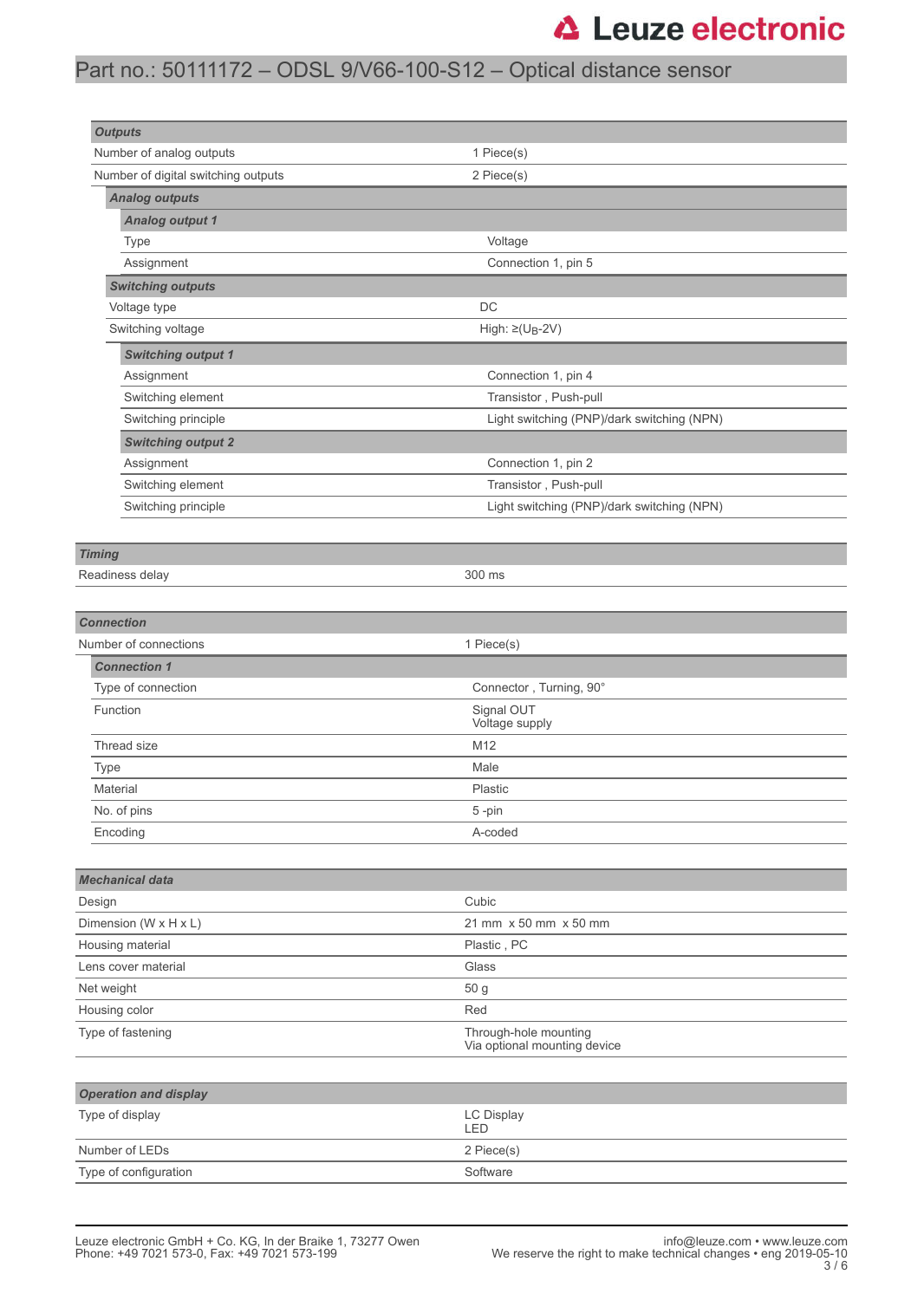# Part no.: 50111172 – ODSL 9/V66-100-S12 – Optical distance sensor

| Operational controls           | Control buttons<br>LC Display<br>PC software |  |  |
|--------------------------------|----------------------------------------------|--|--|
|                                |                                              |  |  |
| <b>Environmental data</b>      |                                              |  |  |
| Ambient temperature, operation | $-2050 °C$                                   |  |  |
| Ambient temperature, storage   | $-3070 °C$                                   |  |  |
|                                |                                              |  |  |
| <b>Certifications</b>          |                                              |  |  |
| Degree of protection           | IP 67                                        |  |  |
| Protection class               | $\mathbf{H}$                                 |  |  |
| Certifications                 | c UL US                                      |  |  |
| Standards applied              | IEC 60947-5-2                                |  |  |
|                                |                                              |  |  |
| <b>Classification</b>          |                                              |  |  |
| Customs tariff number          | 90318020                                     |  |  |
| eCl@ss 8.0                     | 27270801                                     |  |  |
| eCl@ss 9.0                     | 27270801                                     |  |  |
| <b>ETIM 5.0</b>                | EC001825                                     |  |  |
| ETIM 6.0                       | EC001825                                     |  |  |

### **Electrical connection**

| <b>Connection 1</b> |                              |
|---------------------|------------------------------|
| Type of connection  | Connector                    |
| Function            | Signal OUT<br>Voltage supply |
| Thread size         | M12                          |
| Type                | Male                         |
| Material            | Plastic                      |
| No. of pins         | $5$ -pin                     |
| Encoding            | A-coded                      |

| Pin | Pin assignment   |
|-----|------------------|
|     | $\sqrt{+}$       |
| ◠   | OUT <sub>2</sub> |
| 3   | <b>GND</b>       |
|     | OUT <sub>1</sub> |
| 5   | <b>OUT V</b>     |

## **Operation and display**

#### LEDs

| LED | Display                 | <b>Meaning</b>        |
|-----|-------------------------|-----------------------|
|     | Green, continuous light | Operational readiness |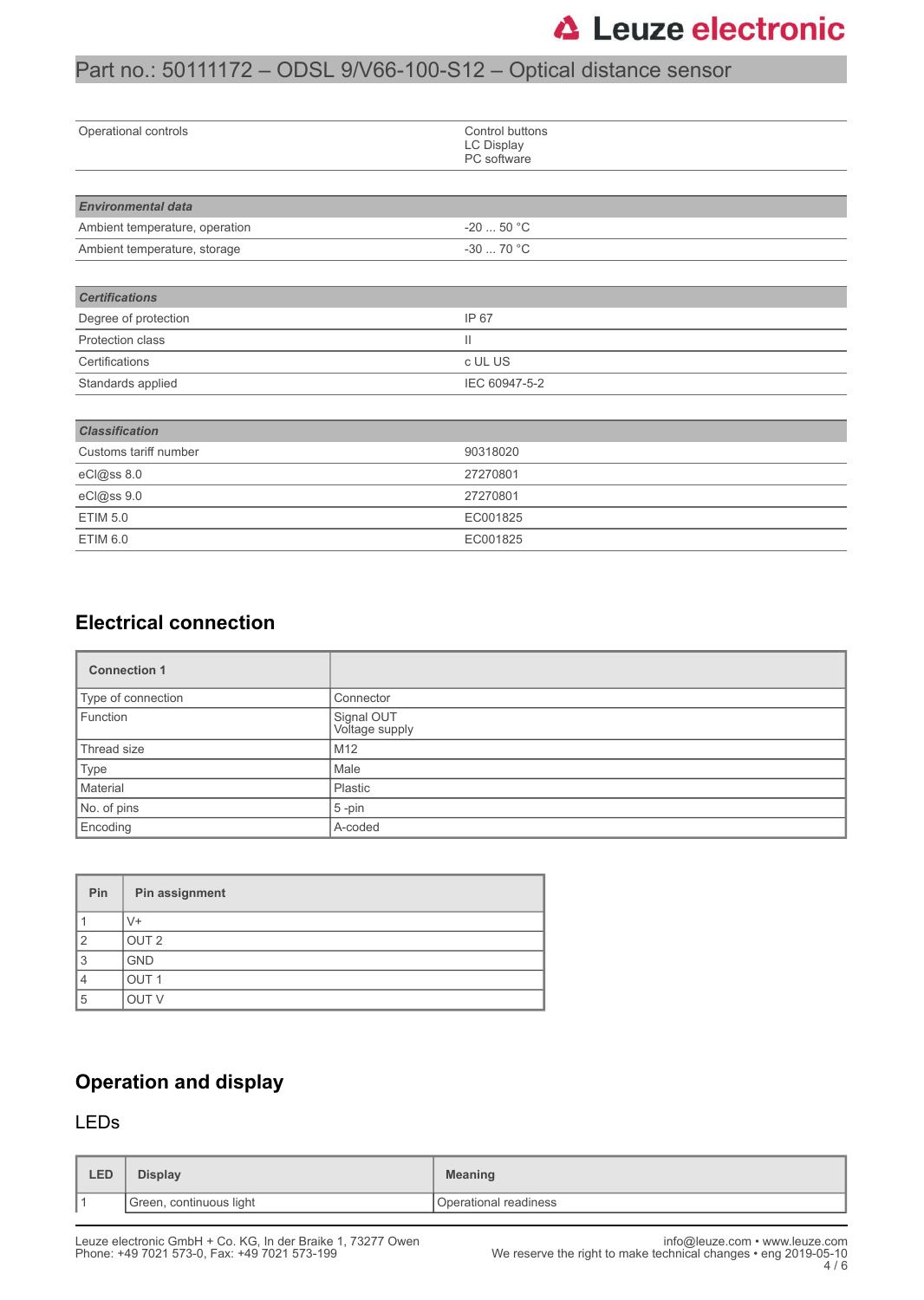# **△ Leuze electronic**

### Part no.: 50111172 – ODSL 9/V66-100-S12 – Optical distance sensor

| LED | <b>Display</b>           | <b>Meaning</b>                     |  |
|-----|--------------------------|------------------------------------|--|
|     | Green, flashing          | Fault                              |  |
|     | Off                      | No supply voltage                  |  |
|     | Yellow, continuous light | Object in the measurement range    |  |
|     | Off                      | No object in the measurement range |  |

### **Accessories**

# Connection technology - Connection cables

|      | Part no. | <b>Designation</b>                            | <b>Article</b>           | <b>Description</b>                                                                                                                                                                                                                                         |
|------|----------|-----------------------------------------------|--------------------------|------------------------------------------------------------------------------------------------------------------------------------------------------------------------------------------------------------------------------------------------------------|
| W    | 50132077 | KD U-M12-5A-<br>$V1 - 020$                    | Connection cable         | Connection 1: Connector, M12, Axial, Female, A-coded, 5-pin<br>Connection 2: Open end<br>Shielded: No<br>Cable length: 2,000 mm<br>Sheathing material: PVC                                                                                                 |
| W    | 50132079 | KD U-M12-5A-<br>$V1 - 050$                    | Connection cable         | Connection 1: Connector, M12, Axial, Female, A-coded, 5-pin<br>Connection 2: Open end<br>Shielded: No<br>Cable length: 5,000 mm<br>Sheathing material: PVC                                                                                                 |
| \ll7 | 50133842 | KD U-M12-5W-<br>$V1 - 020$                    | Connection cable         | Connection 1: Connector, M12, Angled, Female, A-coded, 5-pin<br>Connection 2: Open end<br>Shielded: No<br>Cable length: 2,000 mm<br>Sheathing material: PVC                                                                                                |
| ۱Ш   | 50133802 | KD U-M12-5W-<br>$V1 - 050$                    | Connection cable         | Connection 1: Connector, M12, Angled, Female, A-coded, 5-pin<br>Connection 2: Open end<br>Shielded: No<br>Cable length: 5,000 mm<br>Sheathing material: PVC                                                                                                |
| œ    | 50140174 | <b>KDS U-M12-5A-</b><br>M12-5A-<br>P1-003-25X | Interconnection<br>cable | Connection 1: Connector, M12, Axial, Female, A-coded, 5-pin<br>Connection 2: Connector, M12, Axial, Male, A-coded, 5-pin<br>Shielded: No<br>Cable, crossed: Connection 1, pin 2 <-> connection 2, pin 5<br>Cable length: 300 mm<br>Sheathing material: PUR |

## Connection technology - Interconnection cables

|        |        | Part no.   | <b>Designation</b>                     | <b>Article</b>             | <b>Description</b>                                                                                                                                                                                                                                         |
|--------|--------|------------|----------------------------------------|----------------------------|------------------------------------------------------------------------------------------------------------------------------------------------------------------------------------------------------------------------------------------------------------|
| ß<br>⋿ | €<br>œ | 50140174 * | KDS U-M12-5A-<br>M12-5A-<br>P1-003-25X | I Interconnection<br>cable | Connection 1: Connector, M12, Axial, Female, A-coded, 5-pin<br>Connection 2: Connector, M12, Axial, Male, A-coded, 5-pin<br>Shielded: No<br>Cable, crossed: Connection 1, pin 2 <-> connection 2, pin 5<br>Cable length: 300 mm<br>Sheathing material: PUR |

\* Necessary accessories, please order separately